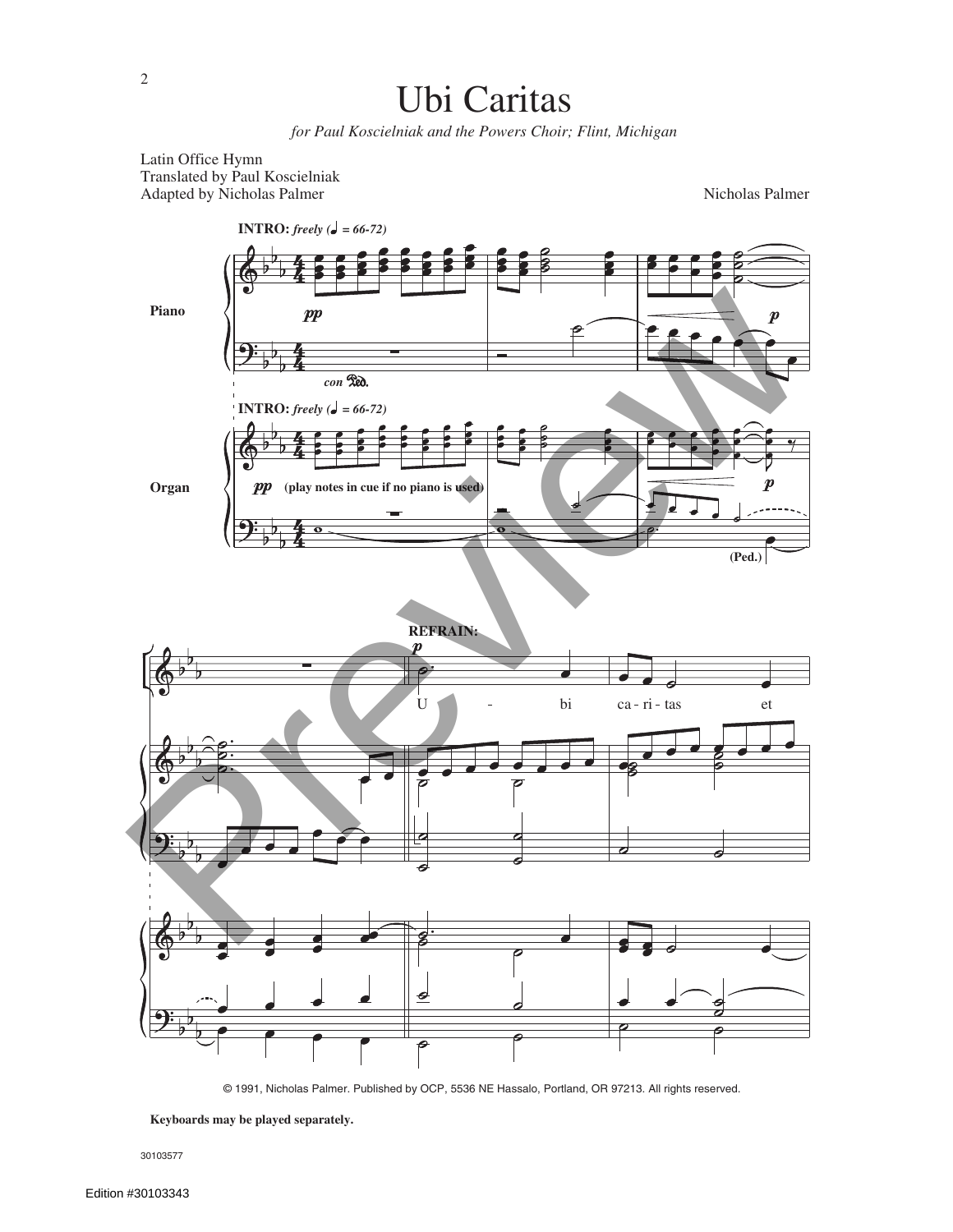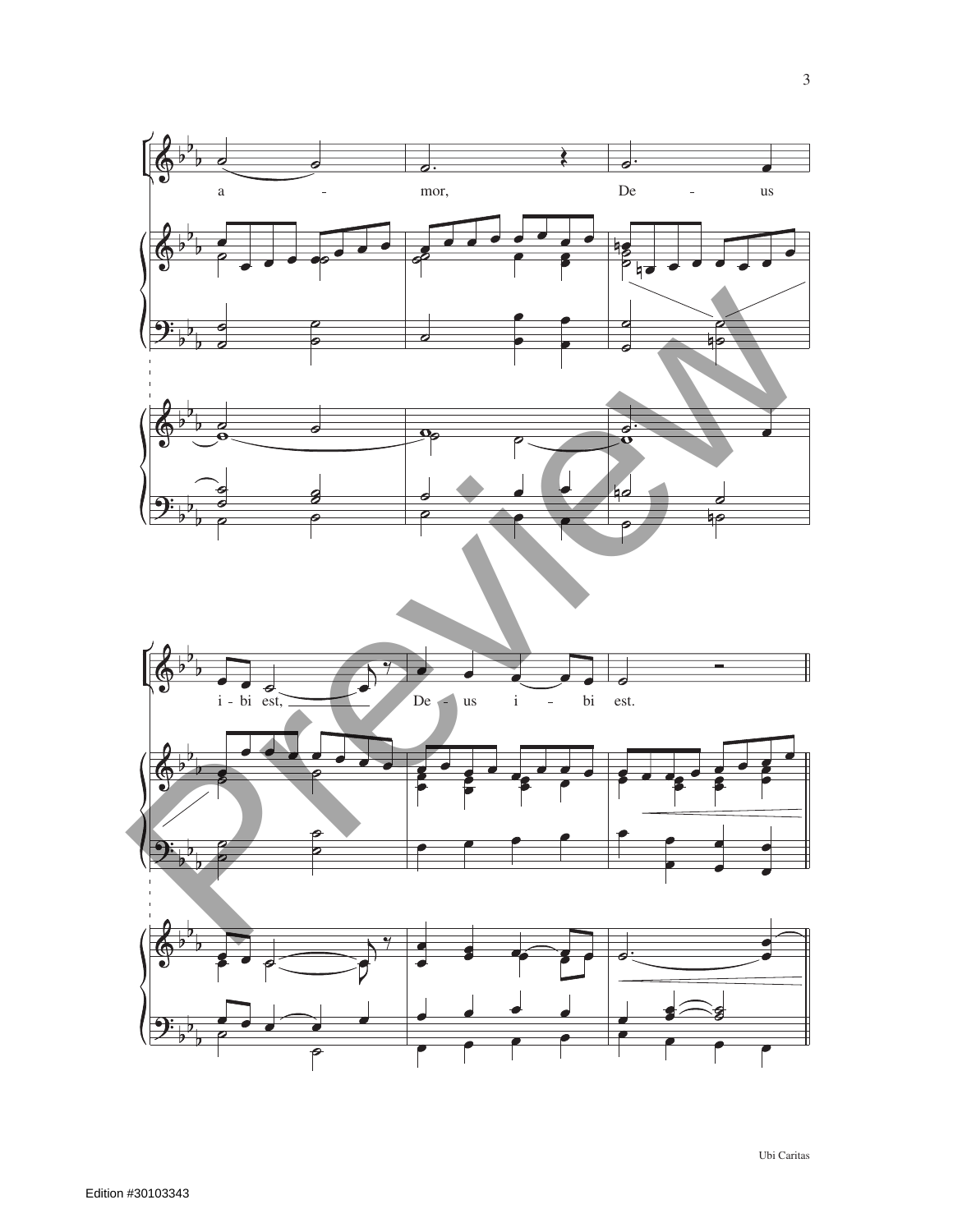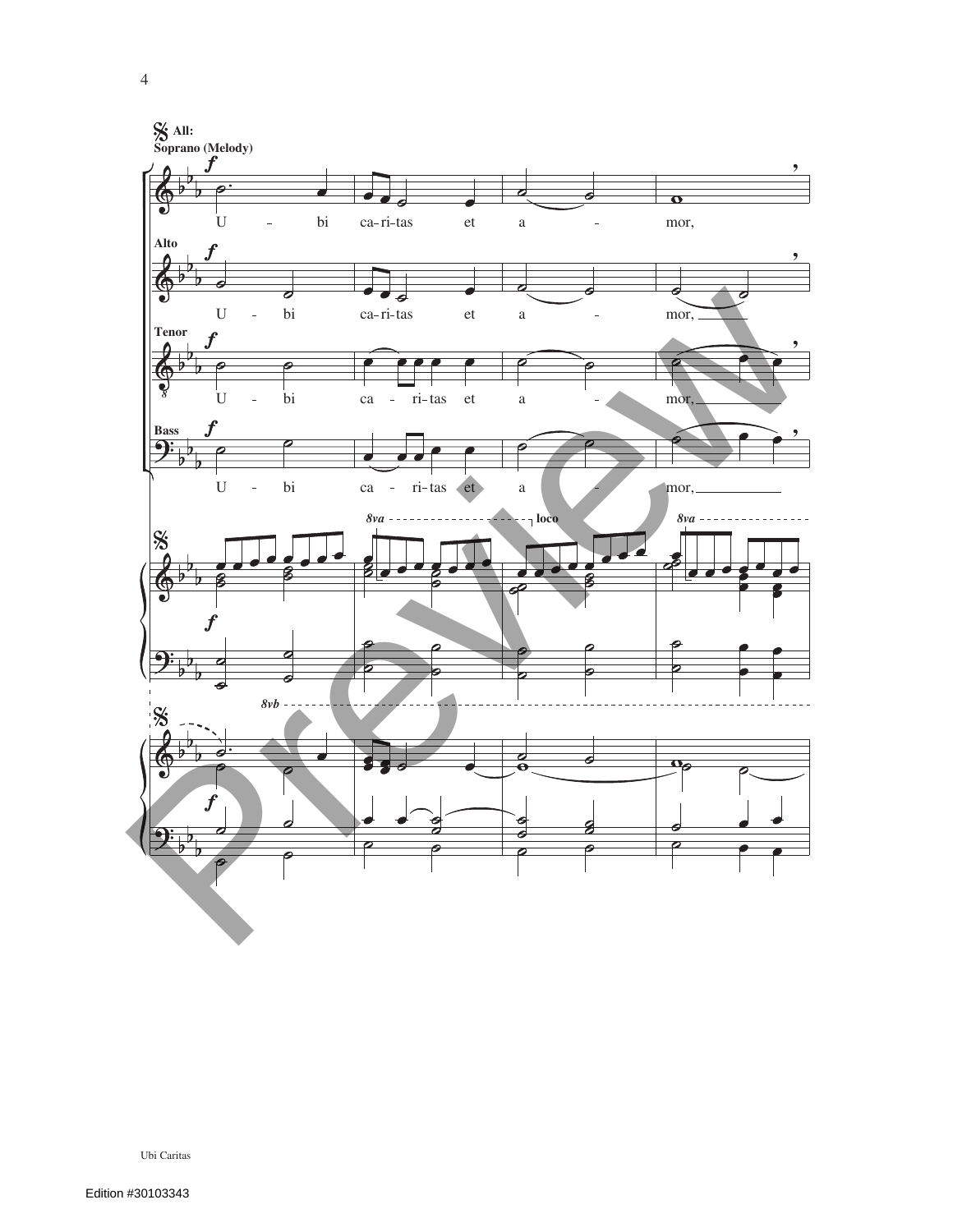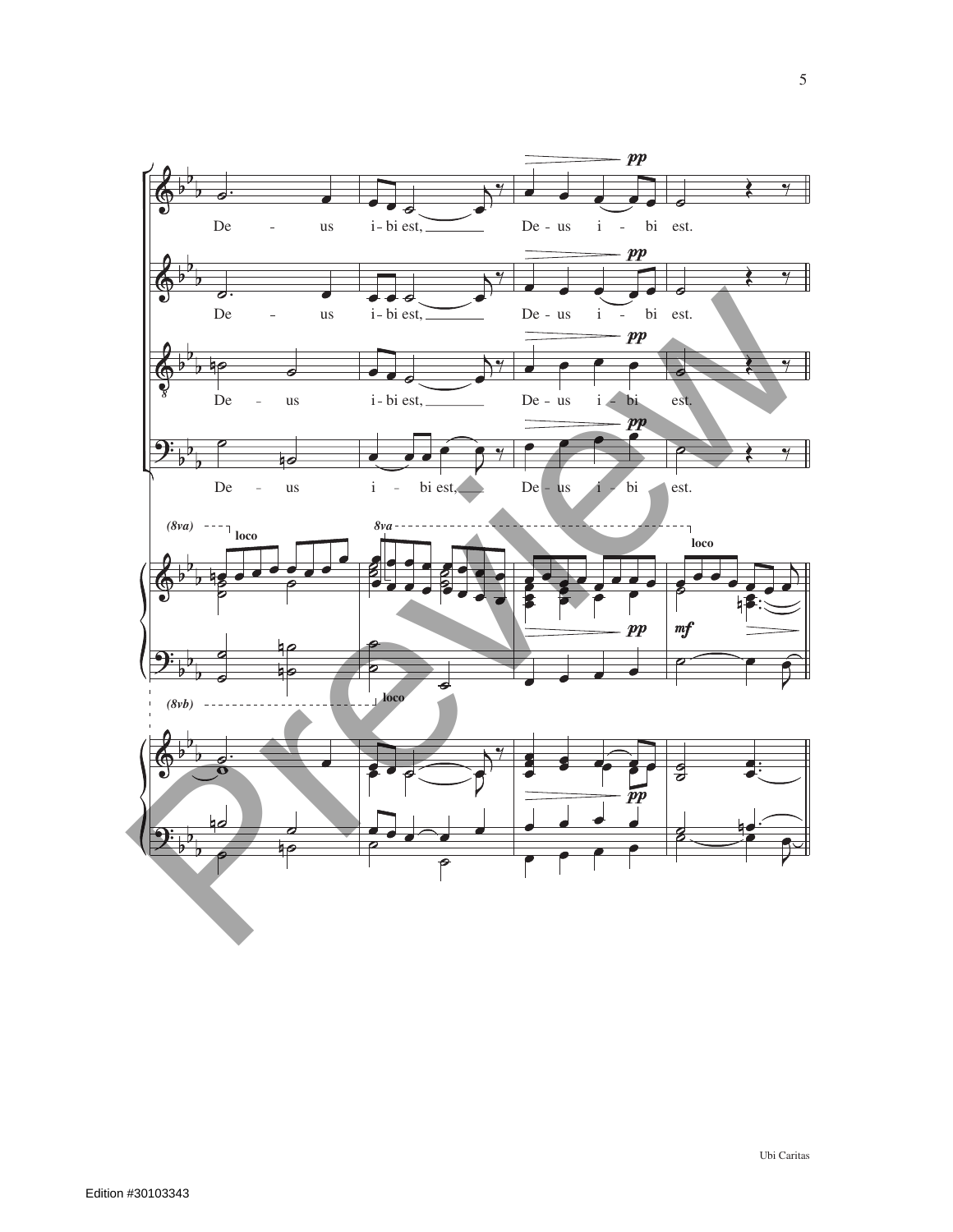

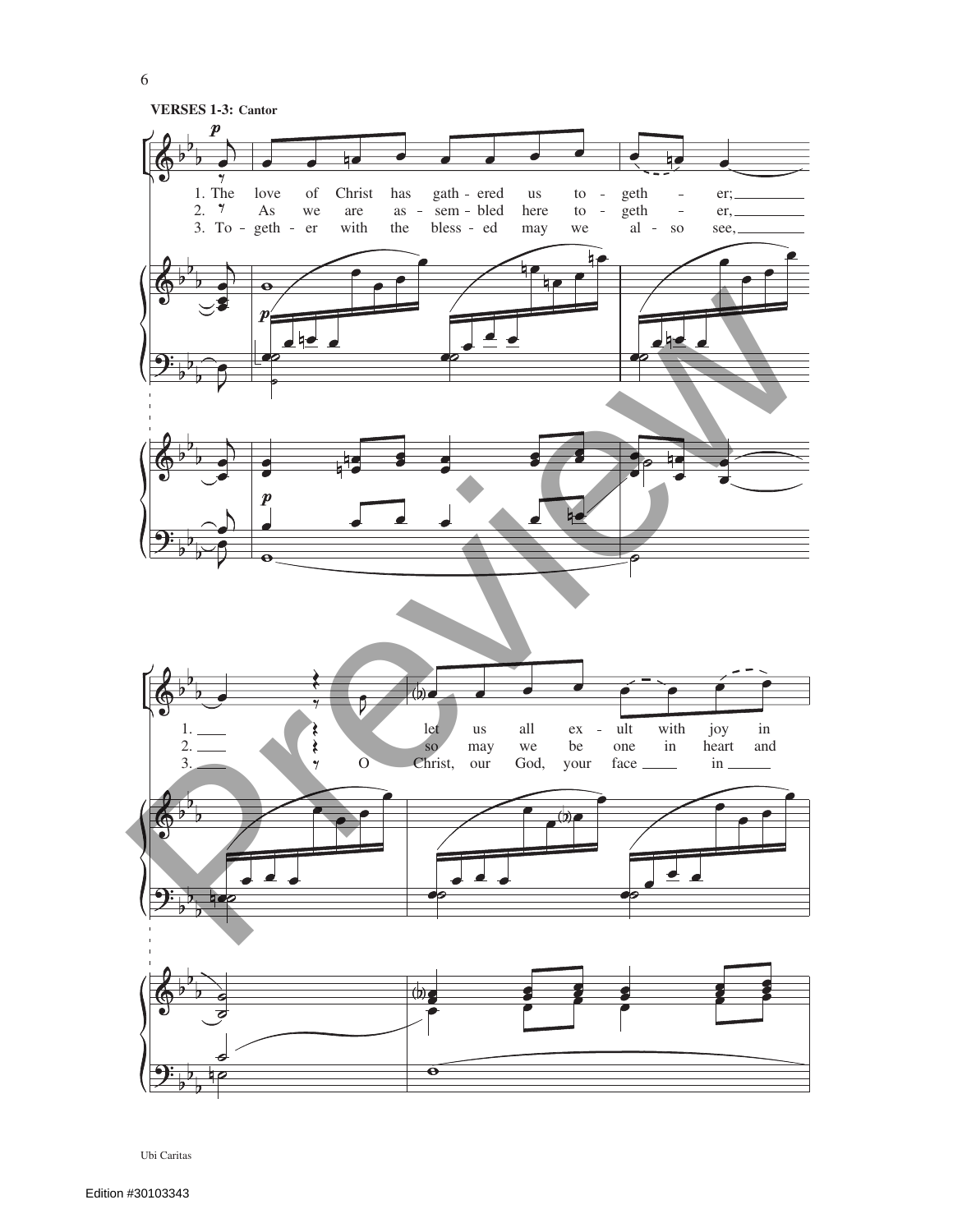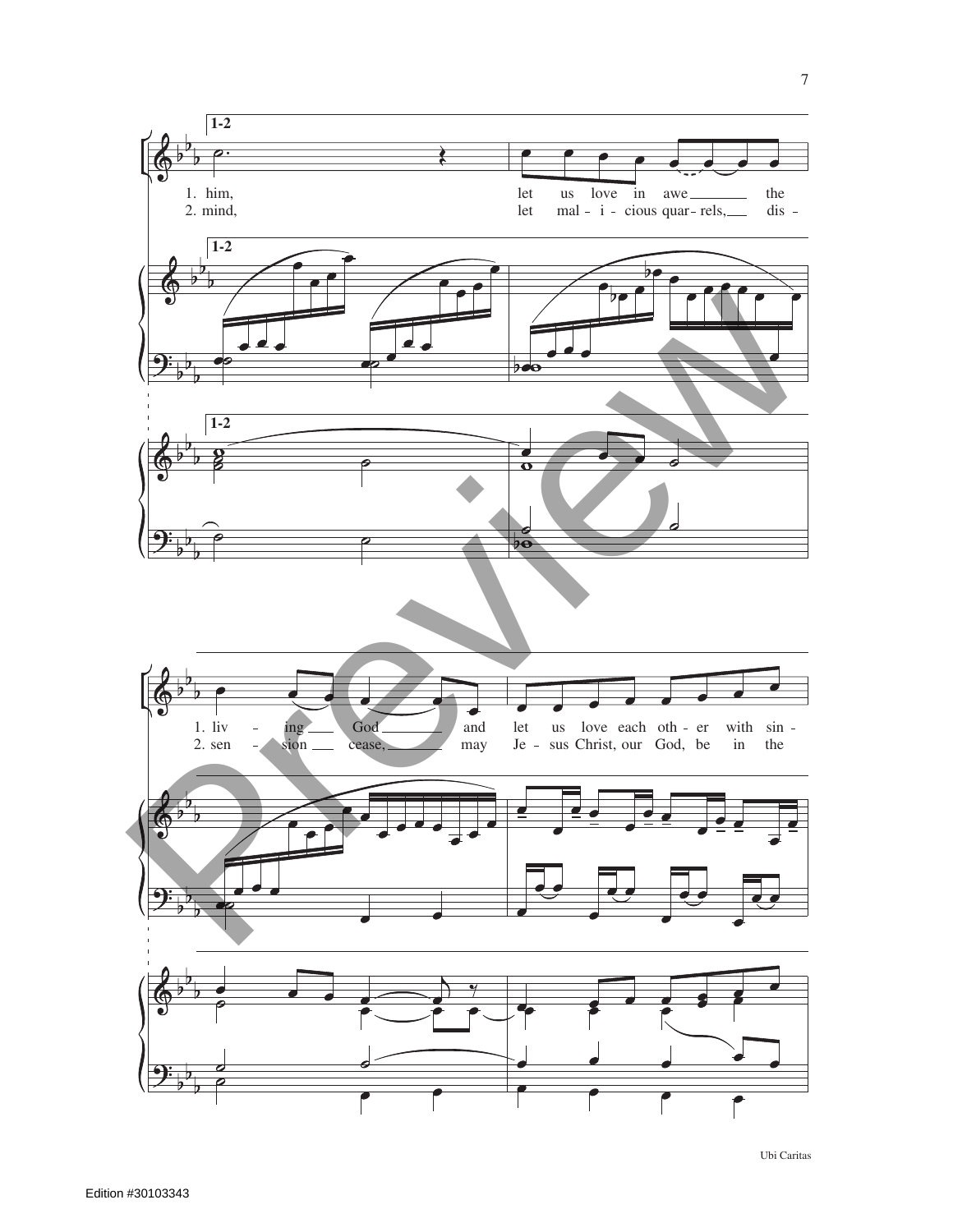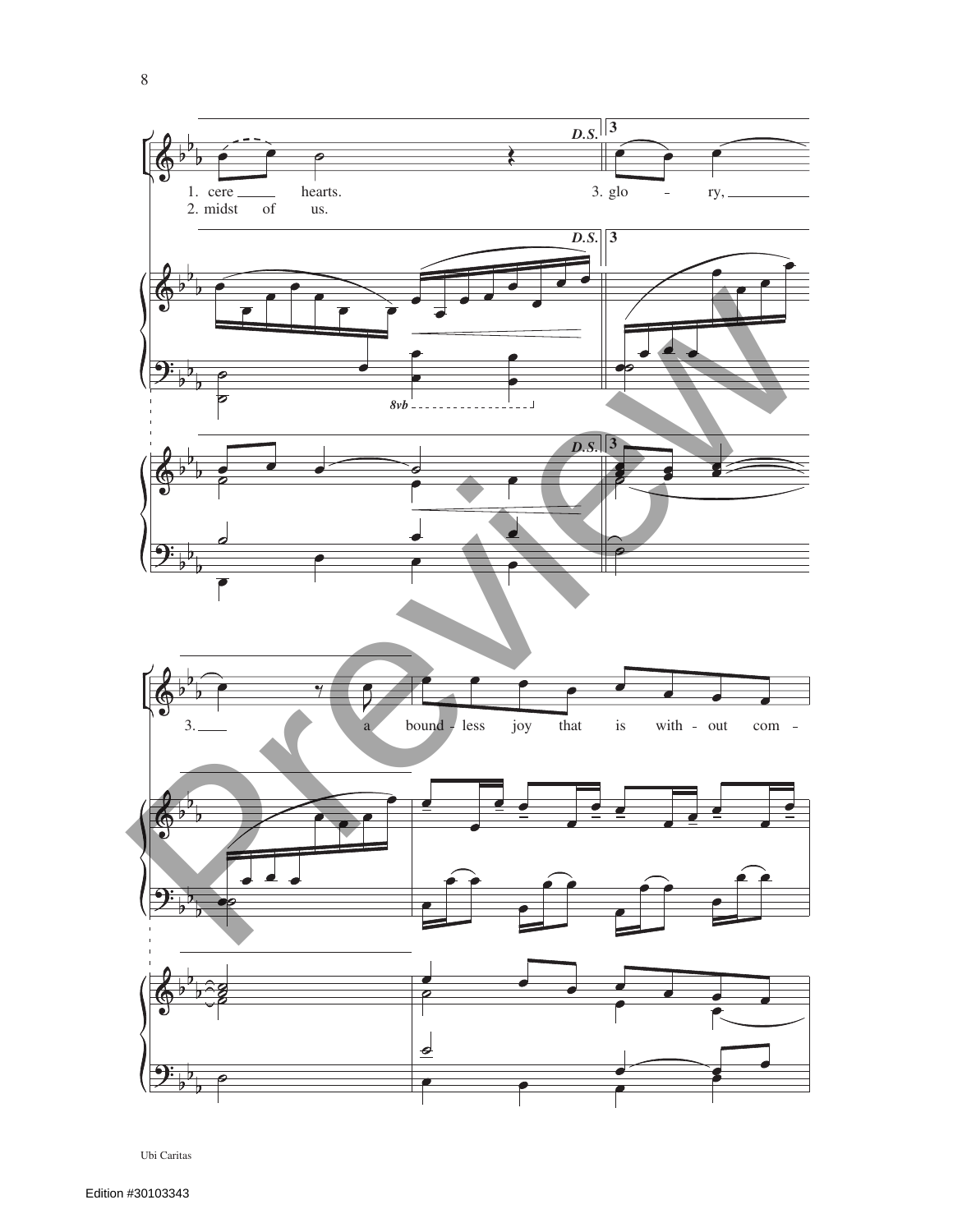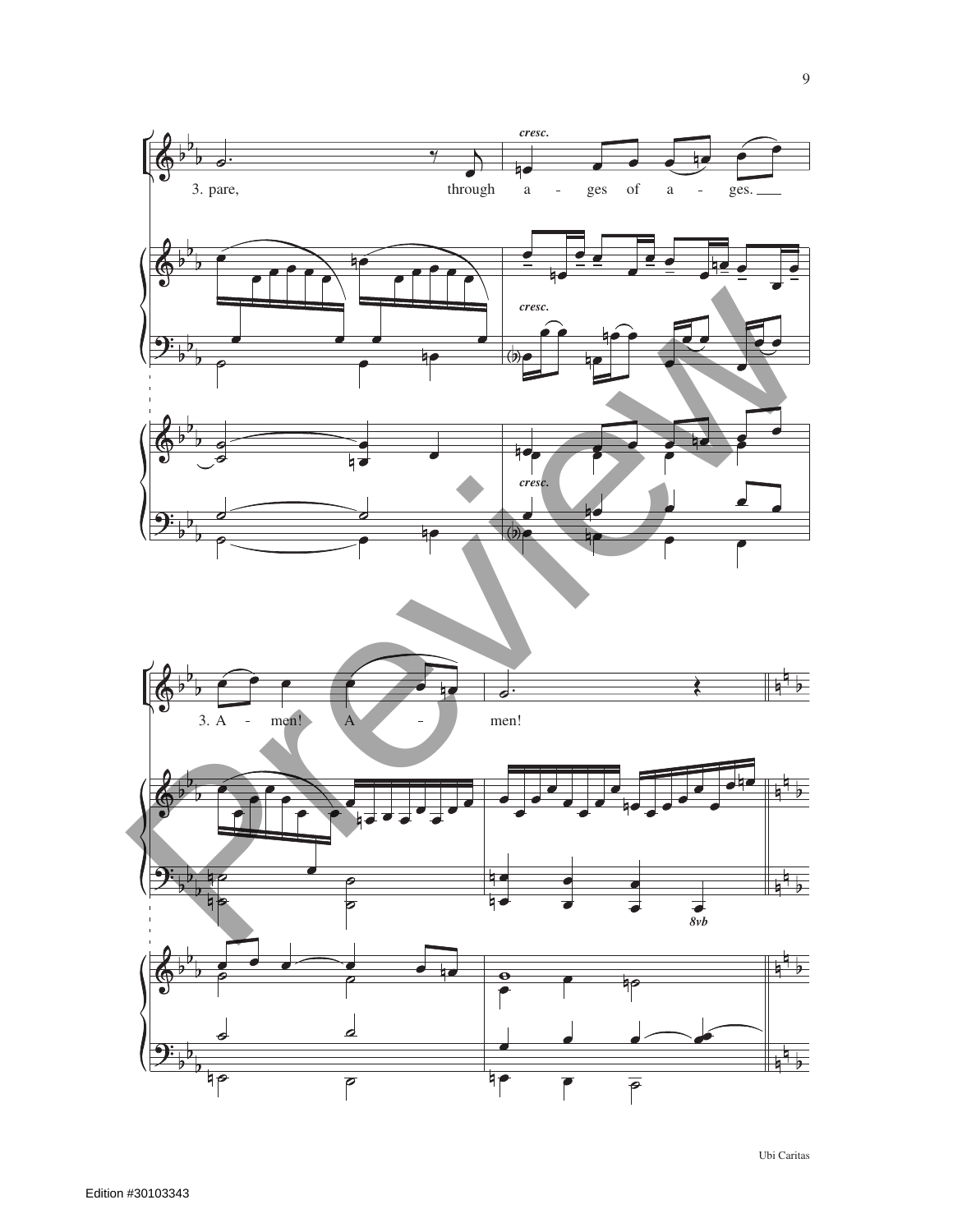

**\*Solo instrument may play soprano descant if final refrain sung in unison.**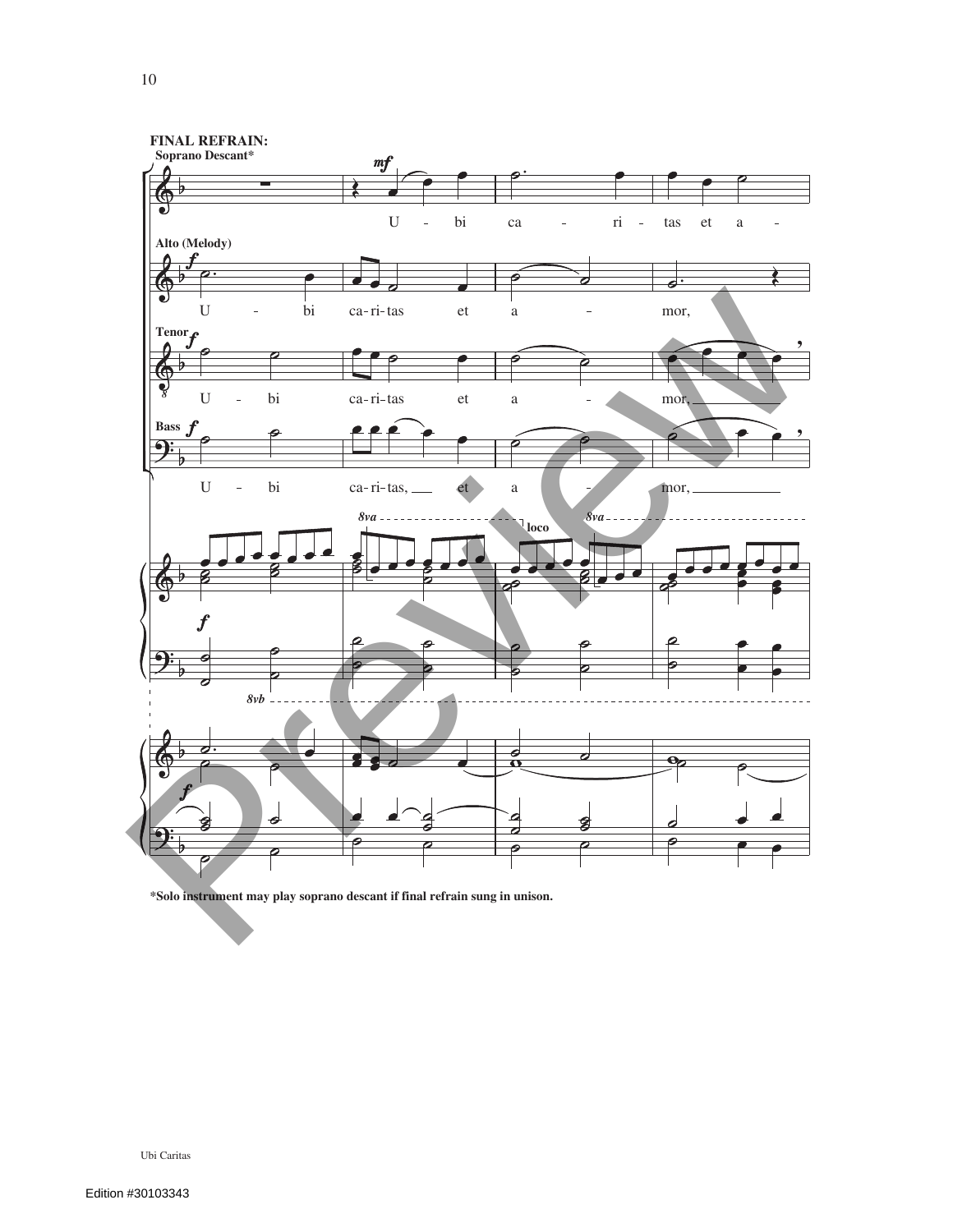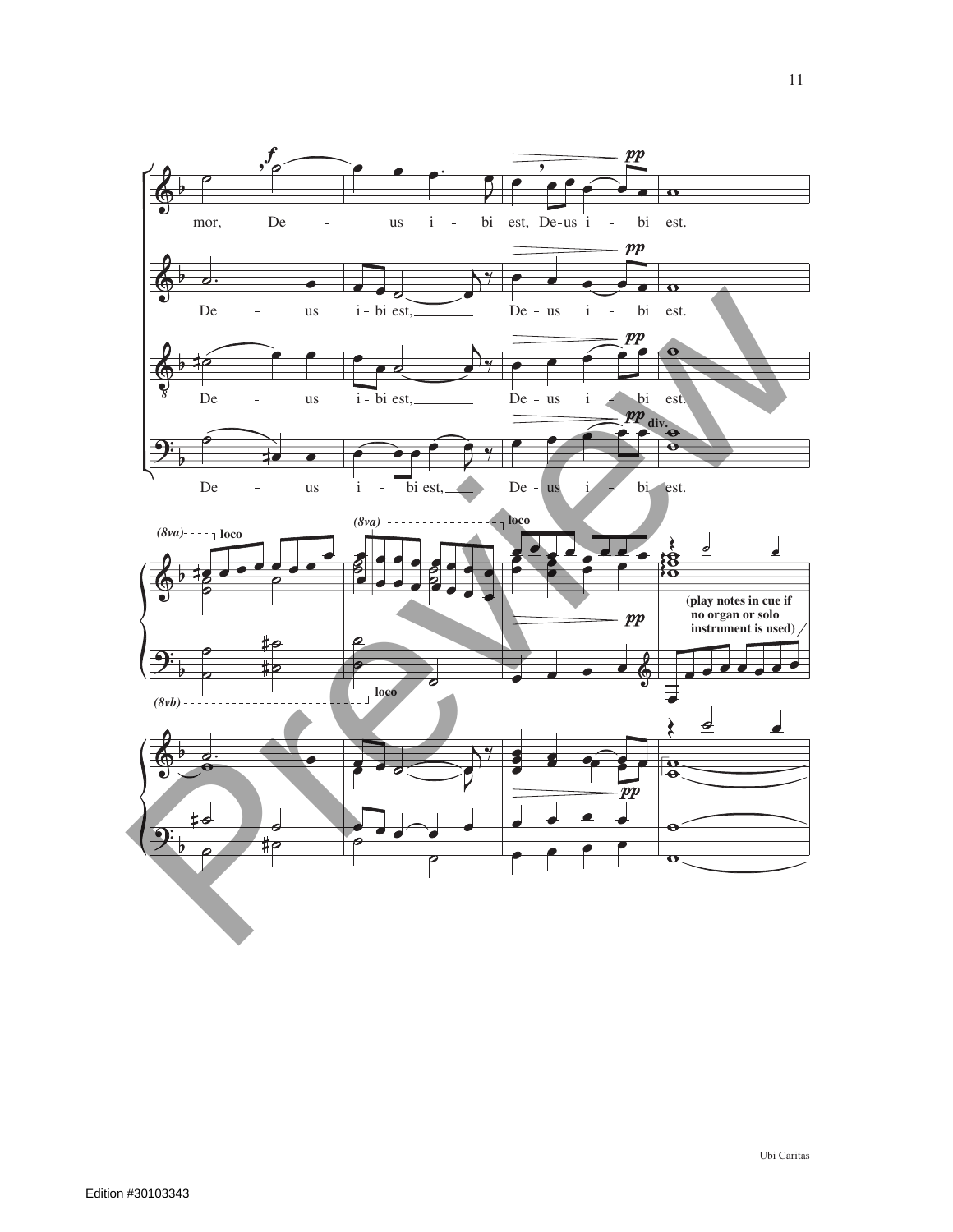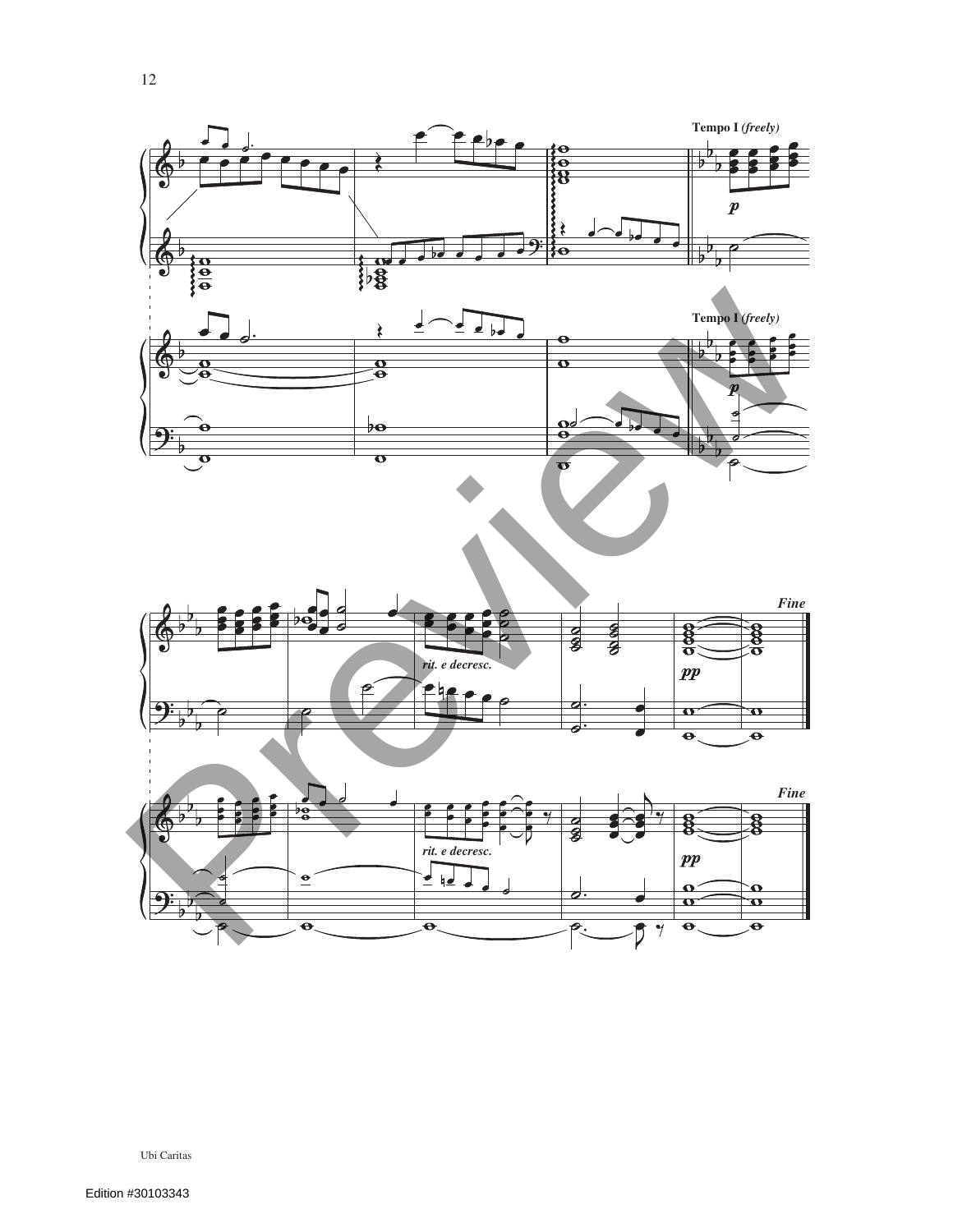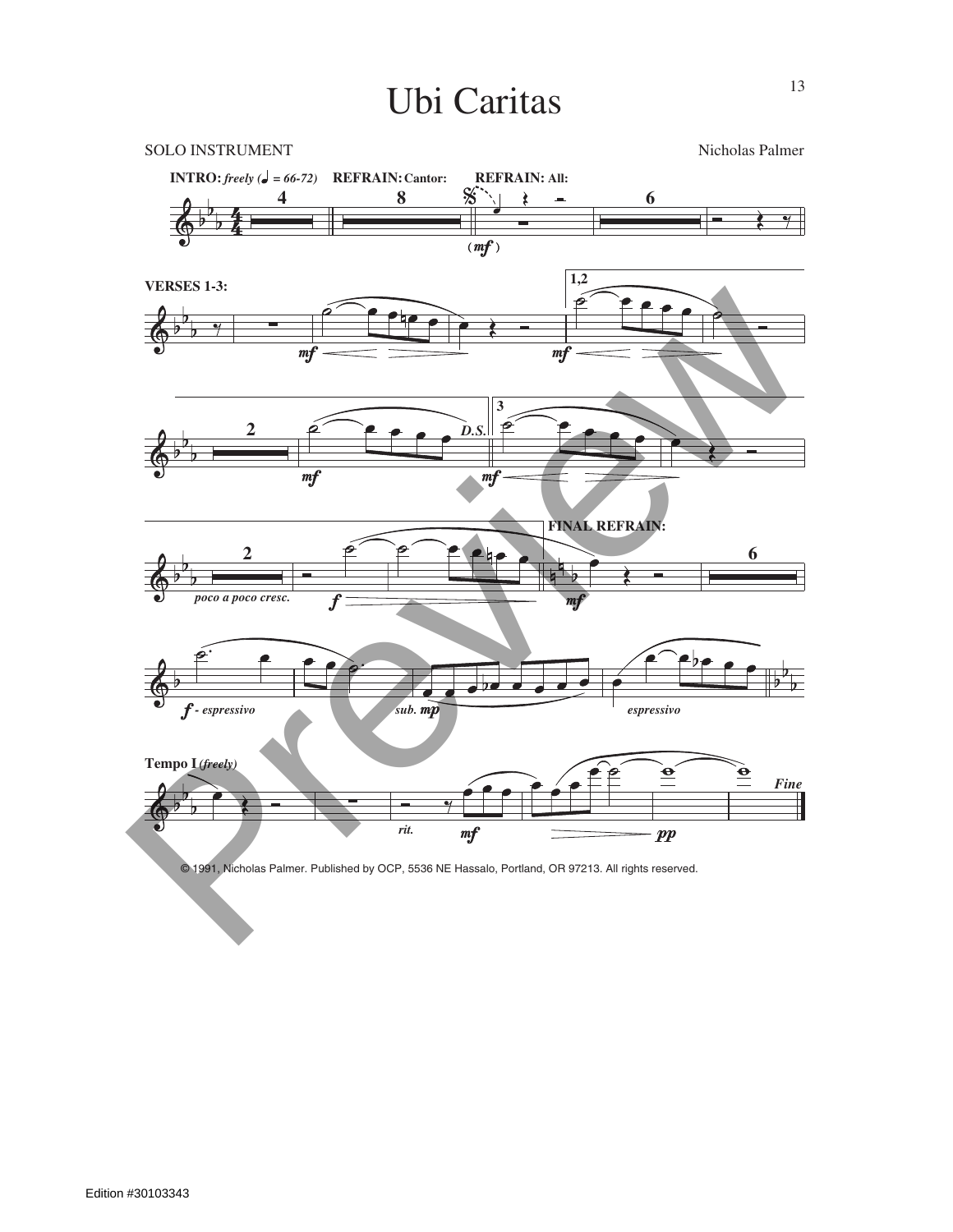

© 1991, Nicholas Palmer. Published by OCP, 5536 NE Hassalo, Portland, OR 97213. All rights reserved.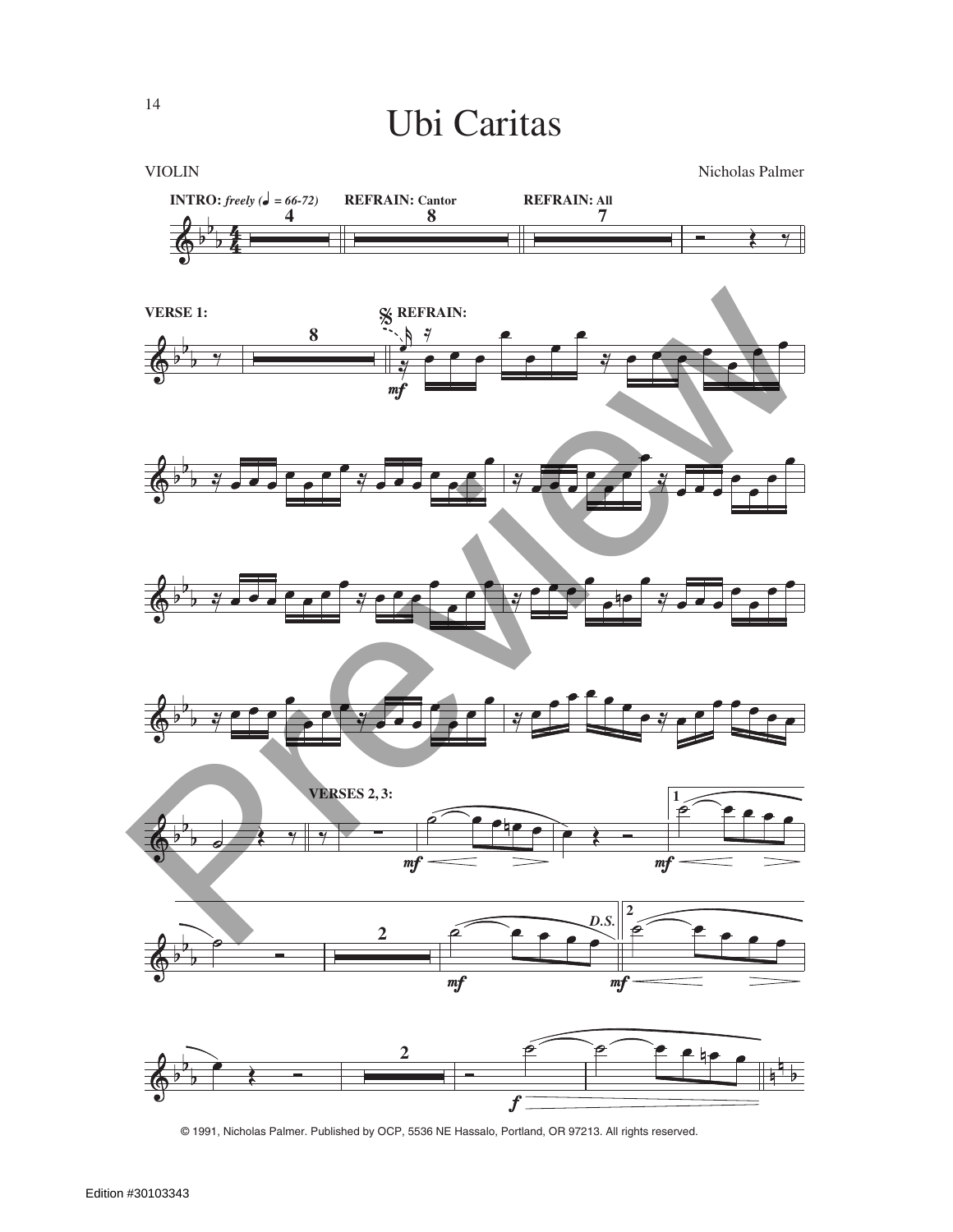